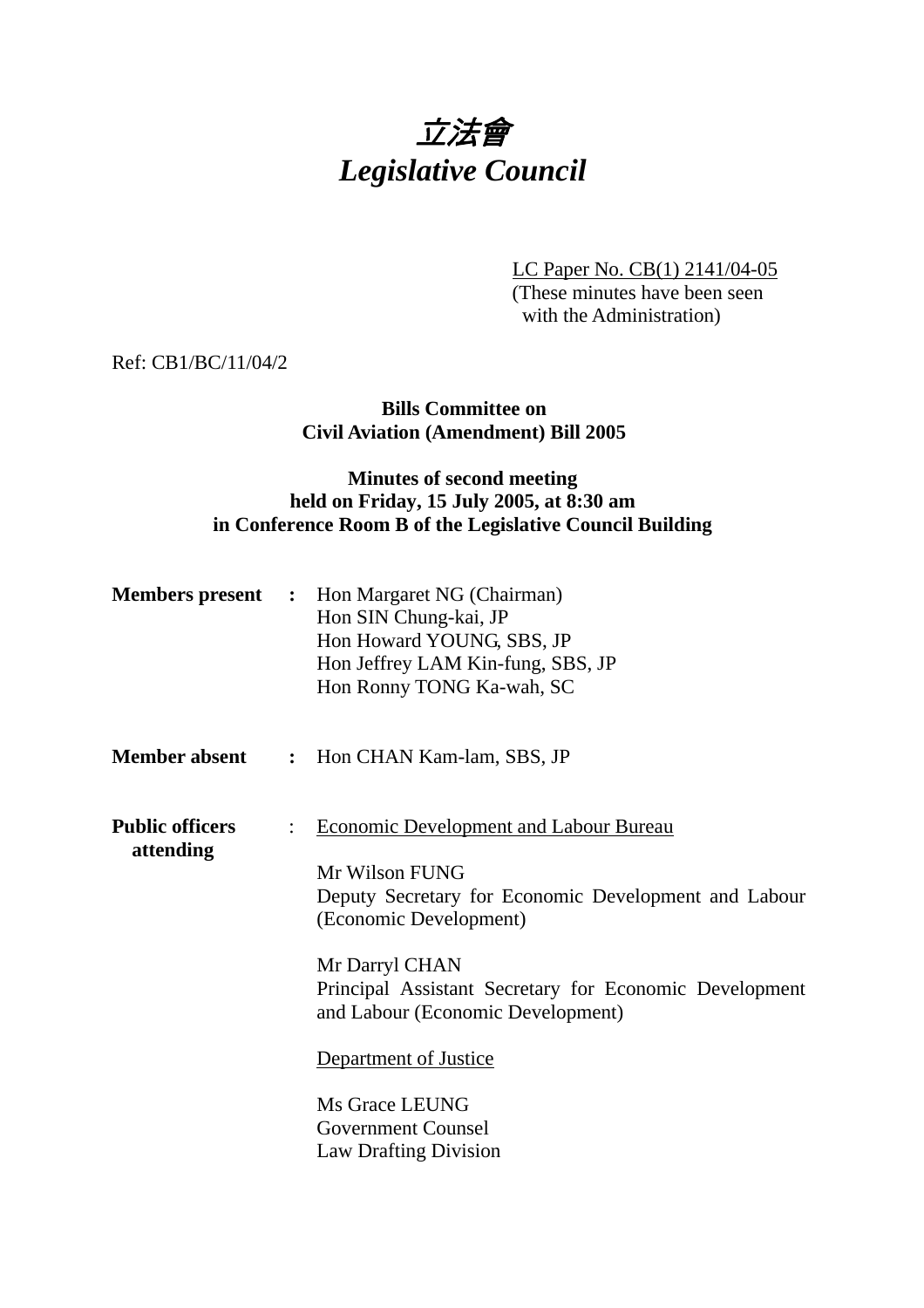|                                               | Mr Stephen KWOK<br><b>Assistant Director-General of Civil Aviation</b><br><b>Air Services Division</b> |
|-----------------------------------------------|--------------------------------------------------------------------------------------------------------|
|                                               | Mr Jeffrey TO<br><b>Chief Operations Officer</b><br><b>Air Services Division</b>                       |
| <b>Clerk in attendance :</b> Miss Becky YU    | Chief Council Secretary (1)1                                                                           |
| <b>Staff in attendance : Miss Kitty CHENG</b> | <b>Assistant Legal Adviser 5</b>                                                                       |
|                                               | Mrs Mary TANG<br>Senior Council Secretary (1)2                                                         |

## **I. Confirmation of minutes**

 $(LC$  Paper No.  $CB(1)$  2053/04-05 — Minutes of the meeting held on 8 July 2005)

The minutes of the meeting held on 8 July 2005 were confirmed.

\_\_\_\_\_\_\_\_\_\_\_\_\_\_\_\_\_\_\_\_\_\_\_\_\_\_\_\_\_\_\_\_\_\_\_\_\_\_\_\_\_\_\_\_\_\_\_\_\_\_\_\_\_\_\_\_\_\_\_\_\_\_\_\_\_\_\_\_\_

## **II. Meeting with the Administration**

| $(LC$ Paper No. $CB(1)$ 2057/04-05 $(01)$ — Background brief on Civil |                                |  |  |                                 |
|-----------------------------------------------------------------------|--------------------------------|--|--|---------------------------------|
|                                                                       | Aviation (Amendment) Bill 2005 |  |  |                                 |
| LC Paper No. CB(1) $2057/04-05(02)$ — Marked-up copy of the Bill      |                                |  |  |                                 |
| LC Paper No. $CB(1)$ 2057/04-05(03) — Letter from Hon Howard YOUNG    |                                |  |  |                                 |
|                                                                       |                                |  |  | dated 13 July 2005 (English     |
|                                                                       | version only)                  |  |  |                                 |
| LC Paper No. CB(1) $2057/04-05(04)$ — Extract from UK Civil Aviation  |                                |  |  |                                 |
|                                                                       |                                |  |  | Act 1982 on which the Bill is   |
|                                                                       |                                |  |  | modelled after (English version |
|                                                                       | only)                          |  |  |                                 |
|                                                                       |                                |  |  |                                 |

2. The Committee deliberated (Index of proceedings attached in **Annex A**).

Civil Aviation Department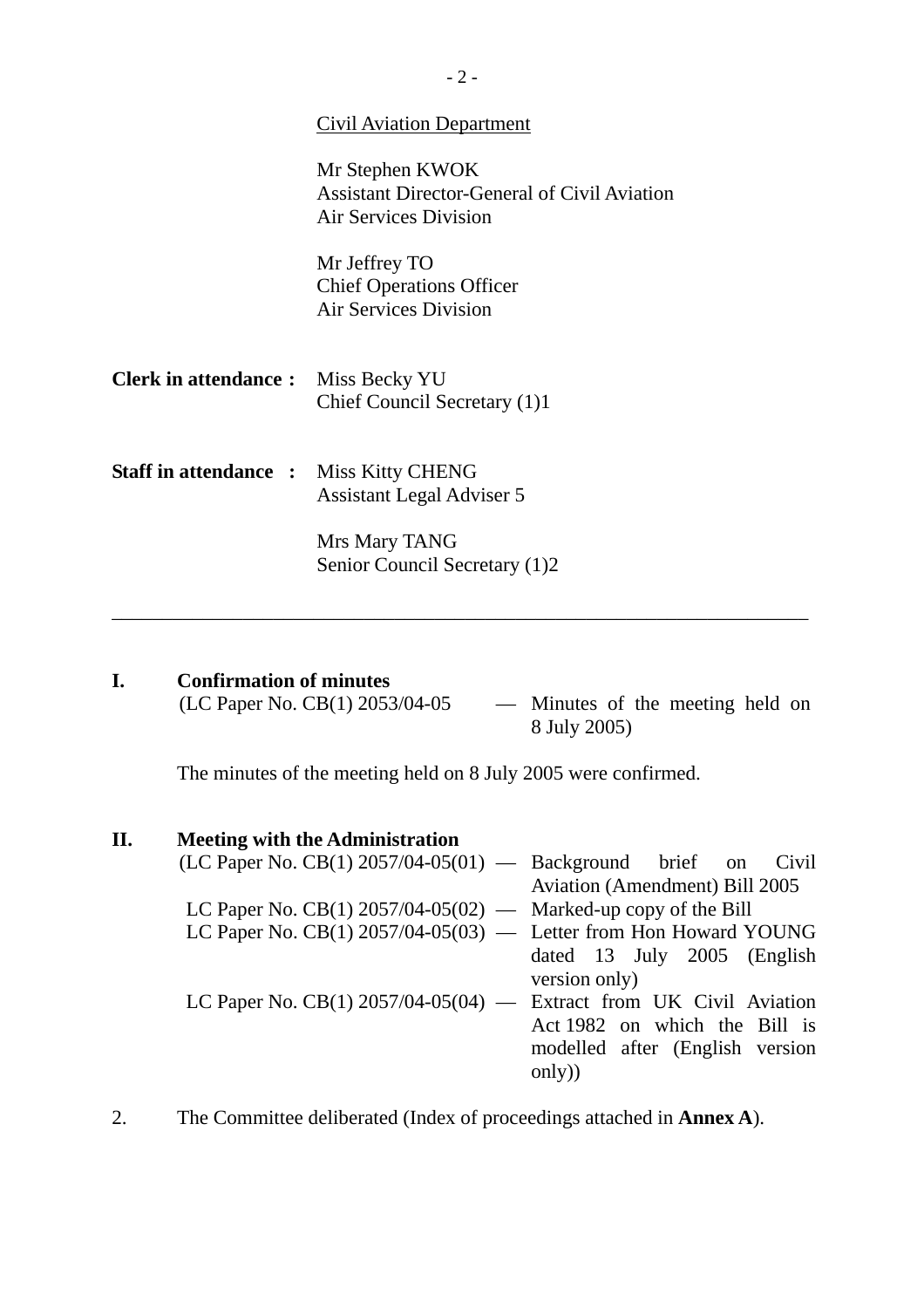- 3. The Administration was requested to
	- (a) provide a paper explaining the policy intent of exempting passive owners of aircraft from the strict liability under section 8(4) and whether the drafting of the proposed section 8(5) could reflect the policy intent on the one hand and address members' concern on the possible diminution of protection for third parties, such as cargo owners and consumers;
	- (b) advise the improvement which it would suggest to refine the drafting; and
	- (c) provide the findings and relevant reference materials regarding the legal research on past court cases in relation to the interpretation of "management".

4. It was agreed that the date of the next meeting would be decided in consultation with members upon receipt of the requisite information from the Administration.

#### **III. Any other business**

5. There being no other business, the meeting ended at 9:40 am.

Council Business Division 1 Legislative Council Secretariat 26 July 2005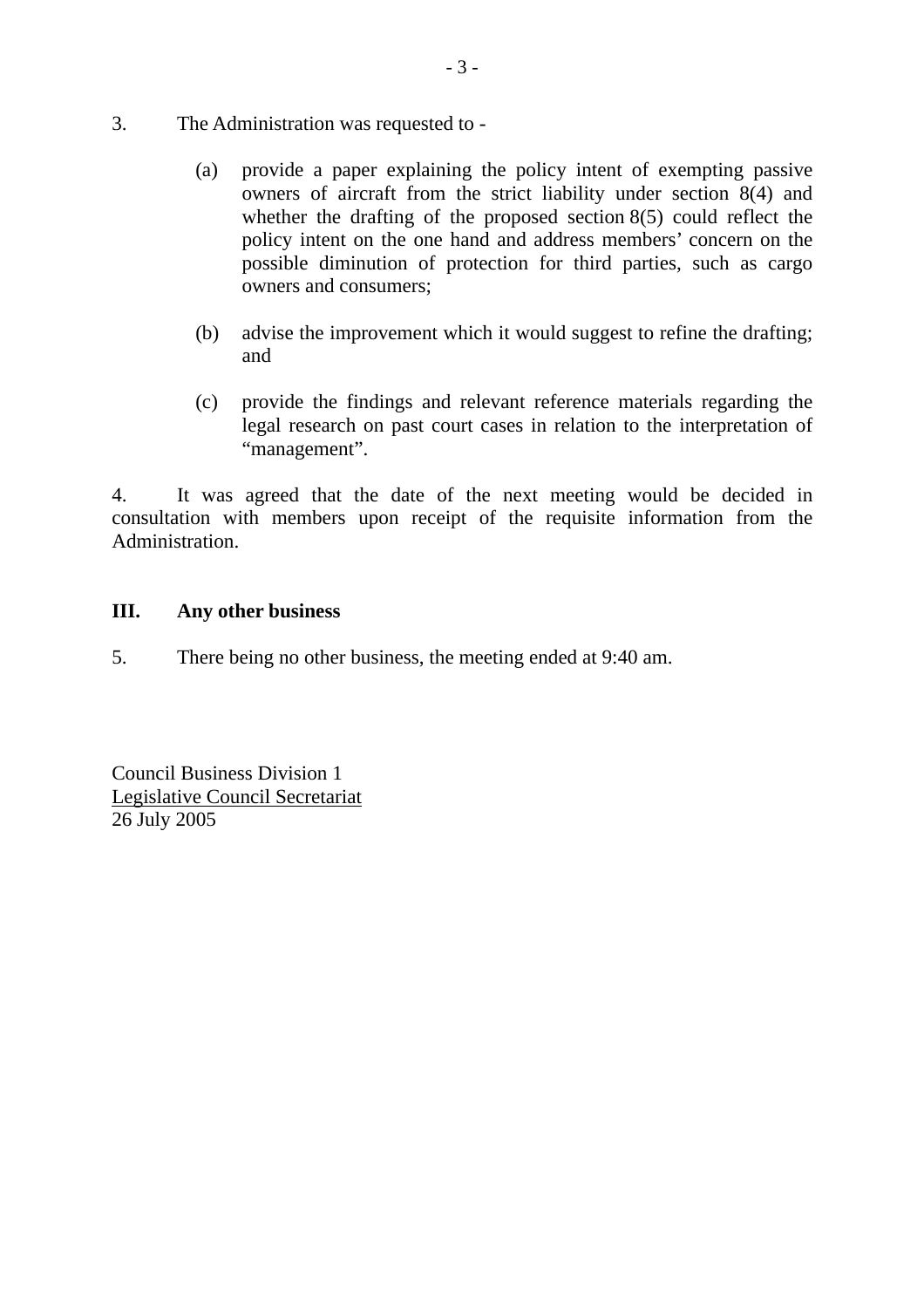#### **Annex A**

#### **Proceedings of the meeting of the Bills Committee on Civil Aviation (Amendment) Bill 2005**

#### **Meeting on Friday, 15 July 2005, at 8:30 am in Conference Room B of the Legislative Council Building**

| <b>Time marker</b> | <b>Speaker</b>            | Subject(s)                                                                                                                                                                                                                                                                                                                                                                                                                                                                                                                                                                                                                                                                                                                                                                                                                                                                                                      | <b>Action required</b> |
|--------------------|---------------------------|-----------------------------------------------------------------------------------------------------------------------------------------------------------------------------------------------------------------------------------------------------------------------------------------------------------------------------------------------------------------------------------------------------------------------------------------------------------------------------------------------------------------------------------------------------------------------------------------------------------------------------------------------------------------------------------------------------------------------------------------------------------------------------------------------------------------------------------------------------------------------------------------------------------------|------------------------|
| 000000 - 000630    | Chairman                  | Introductory<br>remarks<br>and<br>confirmation of minutes of the<br>meeting held on 8 July 2005 (LC<br>Paper No. CB(1) 2053/04-05)                                                                                                                                                                                                                                                                                                                                                                                                                                                                                                                                                                                                                                                                                                                                                                              |                        |
| 000631 - 001134    | Chairman<br>Mr Ronny TONG | Discussion on "management"<br>It<br>pointed<br>was<br>by<br>out<br>Mr Ronny TONG that -<br>where a loss or damage had<br>(a)<br>incurred, the owner would be<br>held strictly liable if the<br>aircraft was let out under a<br>where the<br>normal<br>charter<br>had<br>retained<br>owner<br>management of the aircraft;<br>the owner would not be held<br>(b)<br>liable if the aircraft was let out<br>under a demise charter where<br>the owner had completely<br>relinquished control of the<br>aircraft;<br>there would be difficulties in<br>(c)<br>determining the liability if the<br>owner of the aircraft had let it<br>out to a charterer but retained<br>some control. As such, there<br>was a need to define the<br>elements of control; and<br>contractors engaged by the<br>(d)<br>owner or the charterer for<br>aircraft maintenance and repair<br>would not be<br>held liable<br>under the Bill |                        |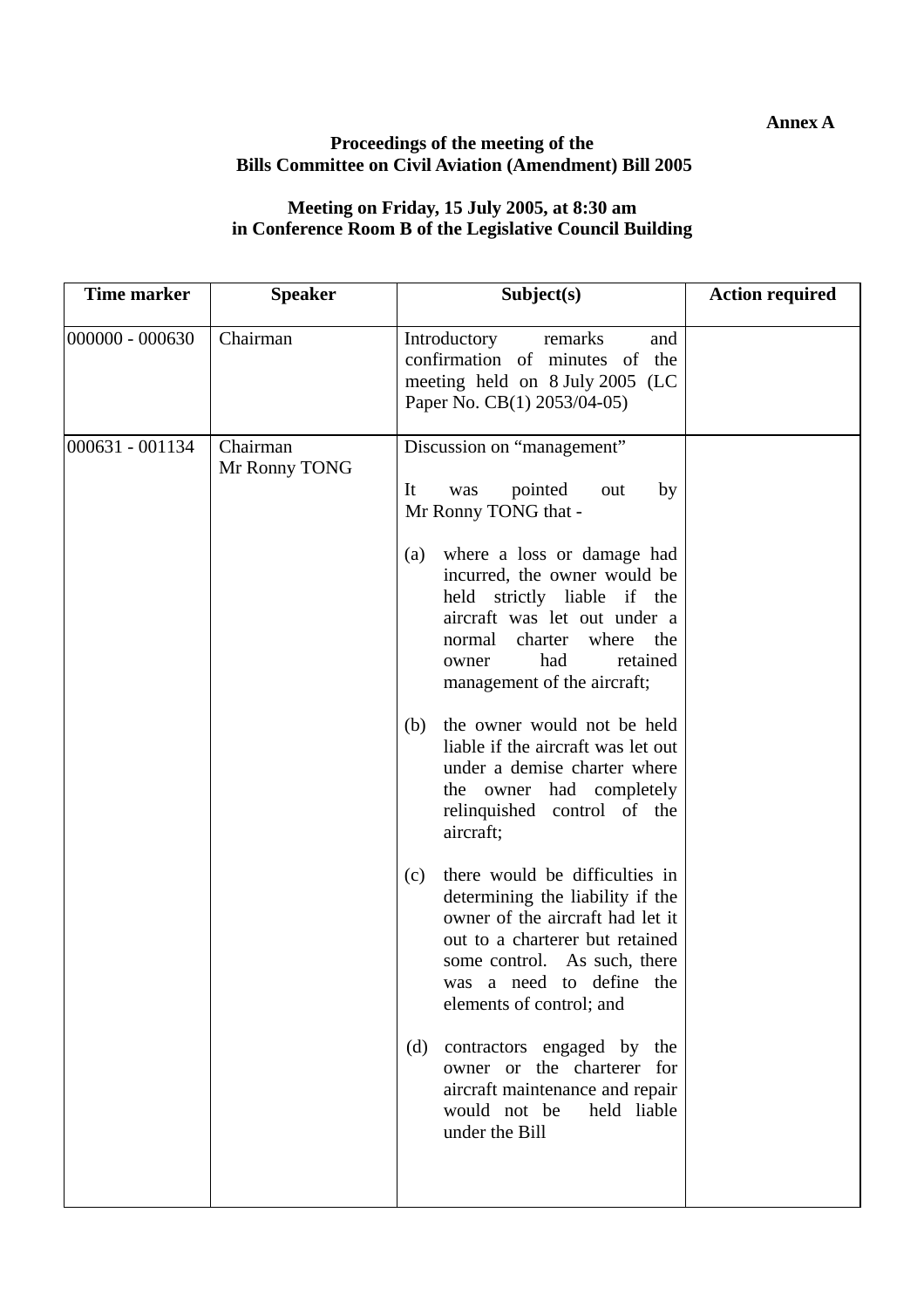| <b>Time marker</b> | <b>Speaker</b>                                | Subject(s)                                                                                                                                                                                                                                                                                                                                                                                                                                                                      | <b>Action required</b> |
|--------------------|-----------------------------------------------|---------------------------------------------------------------------------------------------------------------------------------------------------------------------------------------------------------------------------------------------------------------------------------------------------------------------------------------------------------------------------------------------------------------------------------------------------------------------------------|------------------------|
| $ 001135 - 001338$ | Chairman<br>Mr Ronny TONG                     | Reference to Appendices I and II to<br>LC<br>Paper<br>No.<br>$CB(1)$ 2057/04-05(01) which<br>set<br>out the Administration's letter to<br>Mr Ronny TONG and minutes of<br>meeting of the Panel on Economic<br><b>Services</b><br>(ES<br>Panel)<br>on<br>16 March 2005 respectively                                                                                                                                                                                              |                        |
| 001339 - 001819    | Administration<br>Chairman<br>Mr Ronny TONG   | Administration's<br>explanation<br>on<br>"management" and "owner" -<br>"management"<br>(a)<br>was<br>not<br>defined in the Civil Aviation<br>Ordinance (the Ordinance) but<br>"operator" was used in other<br>civil aviation legislation as one<br>having the management of the<br>aircraft; and<br>under section $8(4)$ and new<br>(b)<br>section $8(5)$ , an operator would<br>have strict liability but not the<br>maintenance and repair agents<br>engaged by the operators |                        |
| 001820 - 002351    | Administration<br>Chairman<br>Mr Ronny TONG   | Administration's clarification on the<br>purpose of Bill which was not to<br>redefine or clarify section $8(4)$ but<br>to provide exemption for passive<br>owners who were not involved with<br>the management of the aircraft from<br>the strict liability<br>Members' agreement on the policy<br>intent of the Bill but question was<br>raised on whether this could be<br>reflected in the drafting of the Bill                                                              |                        |
| 002352 - 002427    | Mr Howard YOUNG<br>Chairman<br>Mr Jeffrey LAM | Mr Howard YOUNG pointed out<br>the views of the aviation industry -<br>industry<br>accepted<br>(a)<br>the<br>the<br>present drafting of the Bill; but<br>the aircraft maintenance and<br>(b)<br>engineering contractors were<br>concerned about any changes<br>which might extend the strict<br>liability to cover them                                                                                                                                                         |                        |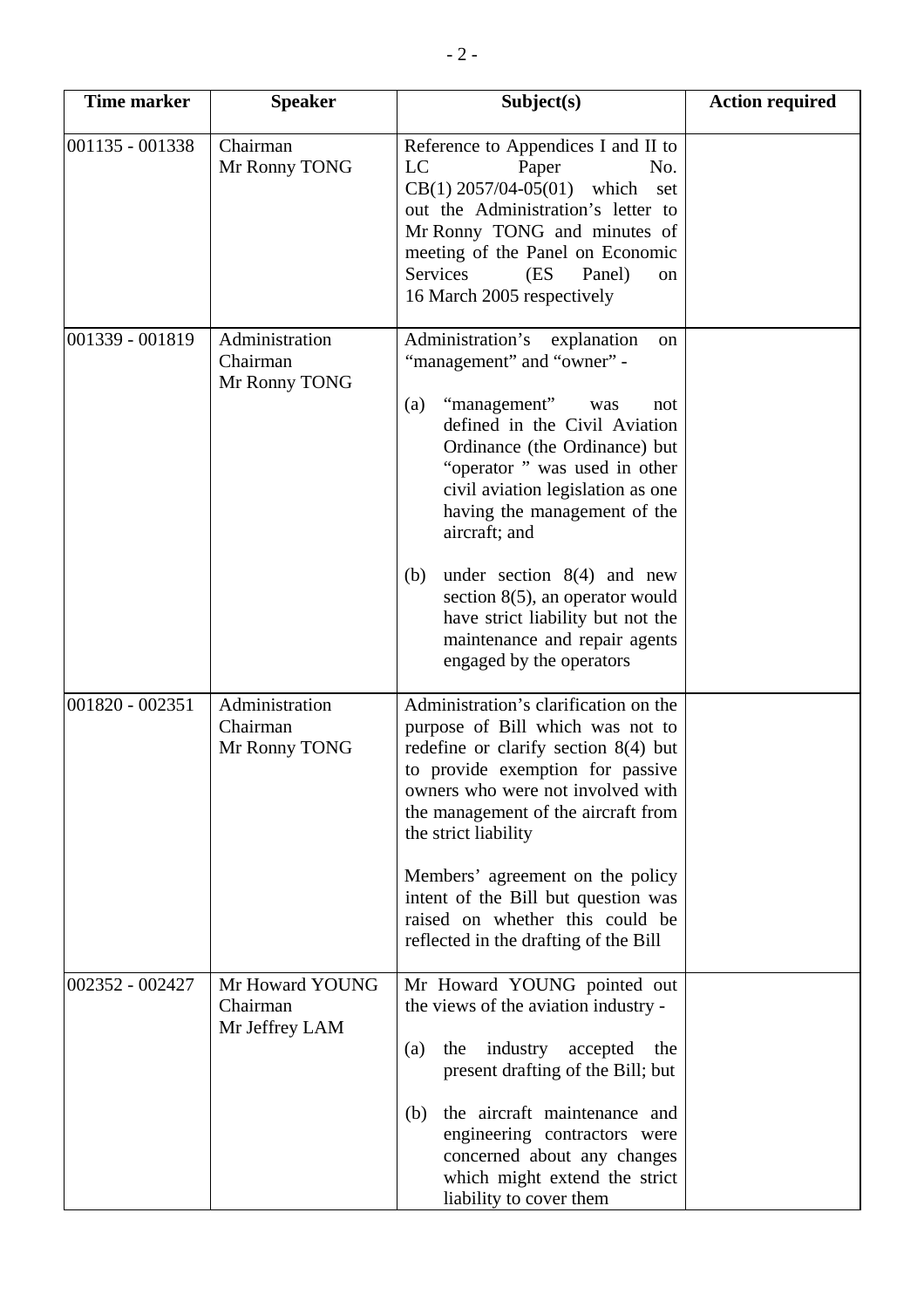| <b>Time marker</b>  | <b>Speaker</b>             | Subject(s)                                                                                                                                                                                                                                                                                                                                                                                                                                                                                                                                                                                                                                                                                                                                                                                                                                                                                                                                                                                                                                                             | <b>Action required</b> |
|---------------------|----------------------------|------------------------------------------------------------------------------------------------------------------------------------------------------------------------------------------------------------------------------------------------------------------------------------------------------------------------------------------------------------------------------------------------------------------------------------------------------------------------------------------------------------------------------------------------------------------------------------------------------------------------------------------------------------------------------------------------------------------------------------------------------------------------------------------------------------------------------------------------------------------------------------------------------------------------------------------------------------------------------------------------------------------------------------------------------------------------|------------------------|
| $ 002428 - 002656 $ | Mr Ronny TONG              | Requests for -<br>improvement to the drafting of<br>(a)<br>the Bill to reflect policy intent,<br>and to address the industry's<br>concerns to ensure that these<br>would not be misplaced;<br>removal of the ambiguity of<br>(b)<br>"owner"<br>by<br>providing<br>a<br>definition in simple words                                                                                                                                                                                                                                                                                                                                                                                                                                                                                                                                                                                                                                                                                                                                                                      |                        |
| 002657 - 003008     | Administration<br>Chairman | Administration's explanation on the<br>background to the changes in the<br>Bill<br>the Bill as originally proposed<br>(a)<br>exempted owners from strict<br>liability on condition that the<br>aircraft had been let out for<br>more than 14 days, and that no<br>member of the crew was in the<br>employment of the owner;<br>further<br>ES<br>Panel<br>to<br>the<br>(b)<br>additional<br>meeting,<br>an<br>condition "that such person did<br>not have the management of<br>the aircraft" was added to new<br>section $8(5)$ so as to replicate<br>the exact wording of section<br>8(4) in relation to "owner";<br>the industry was consulted on<br>(c)<br>the proposed changes and it<br>had no strong views;<br>the industry became concerned<br>(d)<br>after learning that the Bill<br>might be further changed to<br>define the term "management"<br>to include maintenance and<br>repair, which in their view<br>would give rise to uncertainty<br>on the exemption of strict<br>liability; and<br>the options to resolve the<br>(e)<br>problem would include - |                        |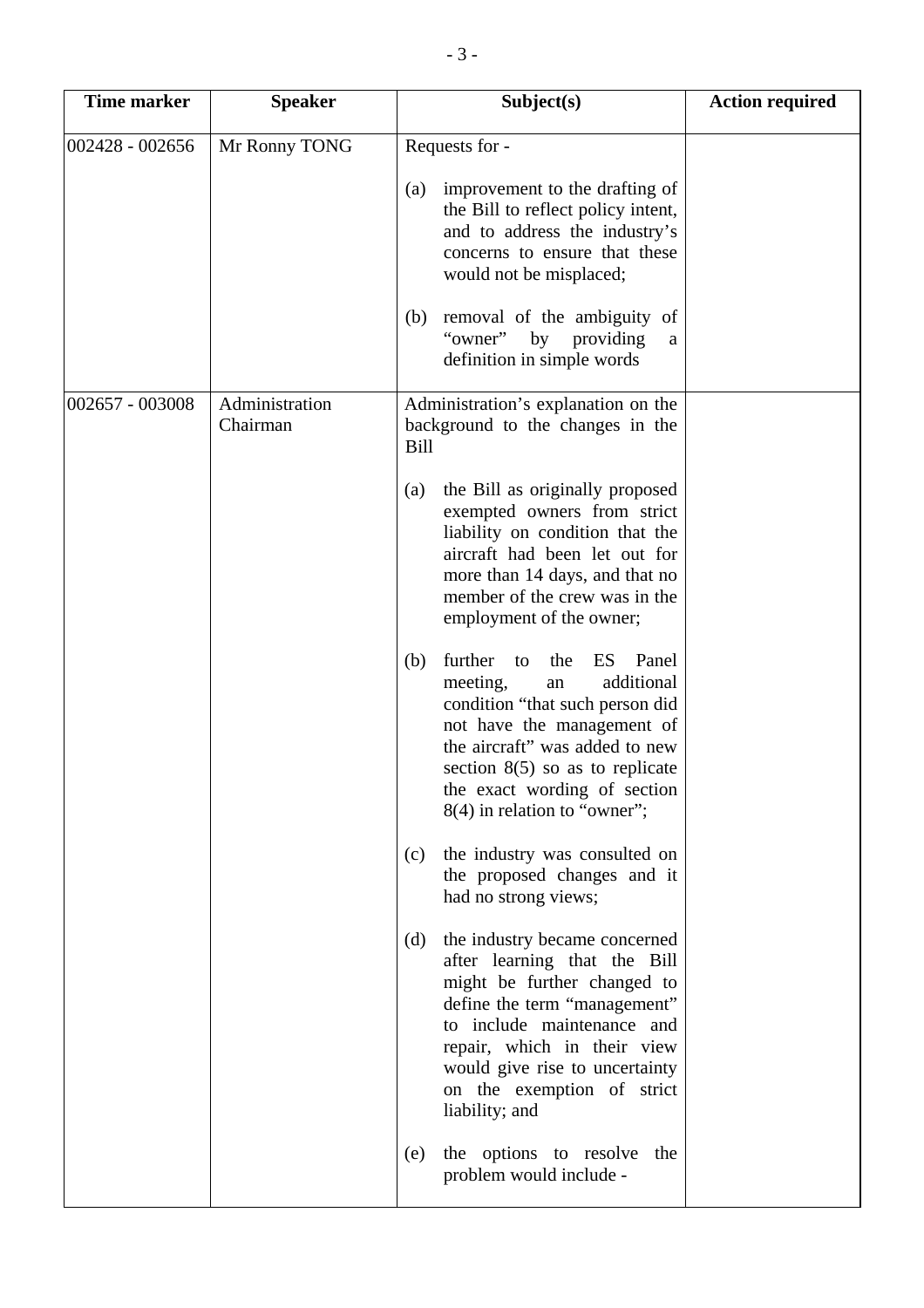| <b>Time marker</b> | <b>Speaker</b>            | Subject(s)                                                                                                                                                                                                                                                                                      | <b>Action required</b> |
|--------------------|---------------------------|-------------------------------------------------------------------------------------------------------------------------------------------------------------------------------------------------------------------------------------------------------------------------------------------------|------------------------|
|                    |                           | (i) maintaining status quo so<br>that section $8(5)$ would<br>replicate the exact wording<br>of section $8(4)$ in relation<br>to management of aircraft;<br><b>or</b>                                                                                                                           |                        |
|                    |                           | (ii) retaining only the first two<br>exemption criteria under<br>new section $8(5)$                                                                                                                                                                                                             |                        |
| 003009 - 004341    | Chairman<br>Mr Ronny TONG | TONG's<br>Ronny<br>Mr<br>concerns<br>included -                                                                                                                                                                                                                                                 |                        |
|                    |                           | there was a need to protect<br>(a)<br>consumers' interest if anything<br>went wrong;                                                                                                                                                                                                            |                        |
|                    |                           | consumers might suffer as the<br>(b)<br>Bill might exempt the owner<br>who retained some control<br>over the aircraft from strict<br>liability if he let out the<br>aircraft to a charterer who<br>operated under<br>shell<br>a a<br>company with no assets; and                                |                        |
|                    |                           | word "management"<br>(c)<br>the<br>should be defined so as to<br>avoid evasion of liability by<br>who<br>retained<br>owners<br>management of the aircraft                                                                                                                                       |                        |
|                    |                           | Administration's response -                                                                                                                                                                                                                                                                     |                        |
|                    |                           | the phrase "person having the<br>(a)<br>management of the aircraft"<br>equivalent<br>to<br>"an<br>was<br>operator" in<br>other<br>civil<br>aviation legislation. The term<br>"management" would not only<br>include maintenance and repair<br>different<br>host<br>of<br>but<br>a<br>functions; |                        |
|                    |                           | if the owner was not involved<br>(b)<br>at all with the management of<br>the aircraft, he should be<br>exempted from strict liability<br>if the conditions in section $8(5)$<br>were met;                                                                                                       |                        |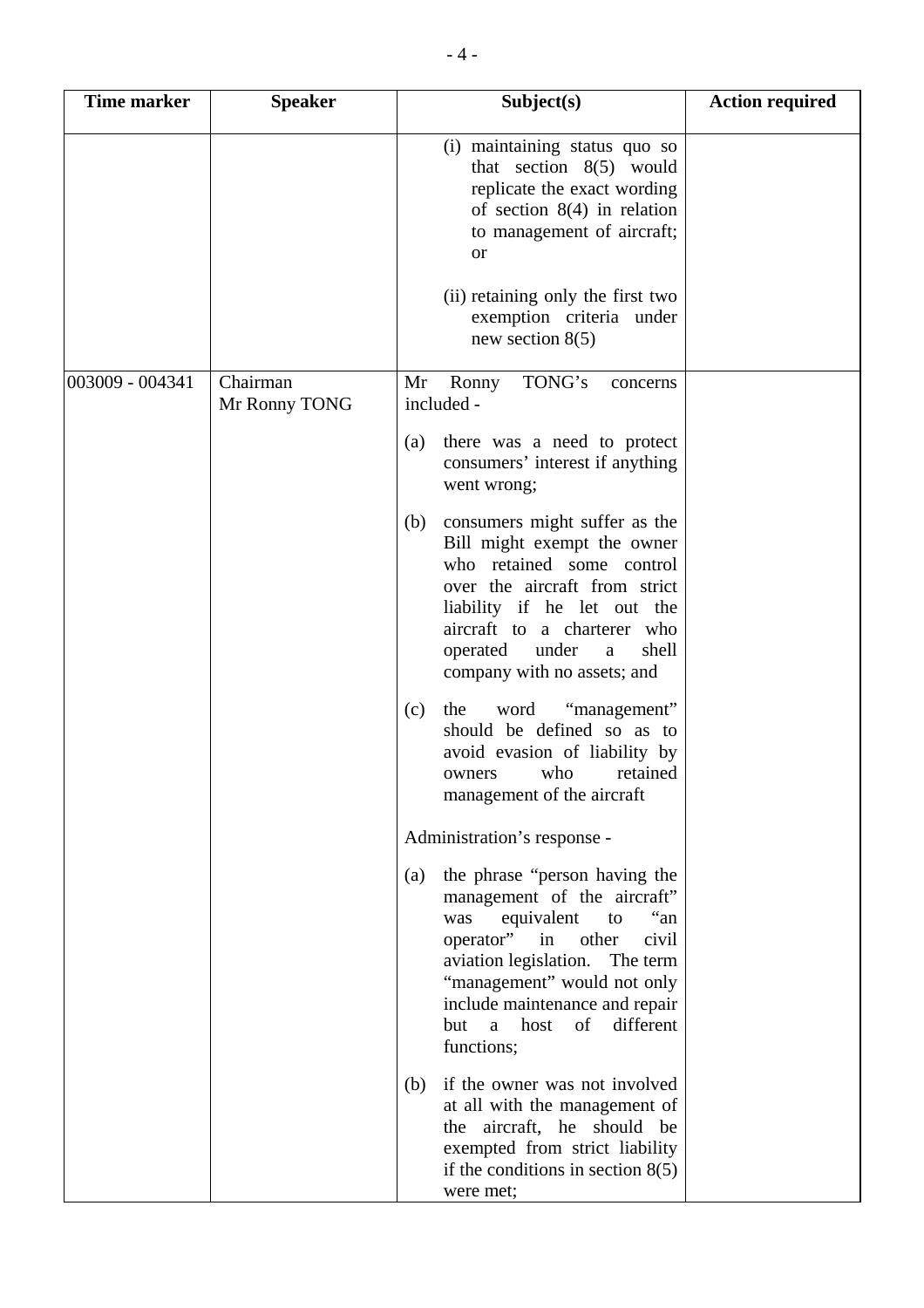| <b>Time marker</b> | <b>Speaker</b>                              | Subject(s)                                                                                                                                                                                                                                                                                                             | <b>Action required</b> |
|--------------------|---------------------------------------------|------------------------------------------------------------------------------------------------------------------------------------------------------------------------------------------------------------------------------------------------------------------------------------------------------------------------|------------------------|
|                    |                                             | if<br>retained<br>(c)<br>the<br>owner<br>management of the aircraft, he<br>would not be exempted from<br>strict liability; and<br>it was difficult to provide an<br>(d)<br>exhaustive<br>definition<br>for<br>therefore<br>and<br>management<br>interpretation would rest with<br>the courts                           |                        |
| 004342 - 005134    | Mr Ronny TONG<br>Administration<br>Chairman | Mr Ronny TONG's enquiry on<br>whether a<br>charterer<br>who<br>was<br>entrusted with maintenance<br>and<br>repair of an aircraft but did not have<br>overall control would be regarded<br>as the owner. In the absence of a<br>clear definition on management, the<br>charterer might be able to evade<br>liability.   |                        |
|                    |                                             | Administration's response -                                                                                                                                                                                                                                                                                            |                        |
|                    |                                             | the rights to compensation by<br>(a)<br>third parties would not be<br>affected by the absence of<br>definition<br>on<br>management<br>because the owner/operator of<br>the aircraft would in any case<br>be caught under section $8(4)$ ;                                                                              |                        |
|                    |                                             | the charterer of the aircraft,<br>(b)<br>who was operating the aircraft<br>at the time, would be held<br>liable under section $8(4)$ to pay<br>damages to third parties; and                                                                                                                                           |                        |
|                    |                                             | the definition of operator,<br>(c)<br>being "the person who has the<br>management of the aircraft",<br>provided<br>in<br>four<br>was<br>regulations<br>under<br>the<br>Ordinance                                                                                                                                       |                        |
| 005135 - 005331    | Mr Ronny TONG                               | Reiteration on the need to set out<br>clearly the policy intent of the Bill<br>to remove any ambiguity.<br>The<br>clarity in law would obviate the<br>need for cross-referencing with<br>other legislation. It would save a<br>lot of trouble on the part of<br>consumers in seeking interpretation<br>from the courts |                        |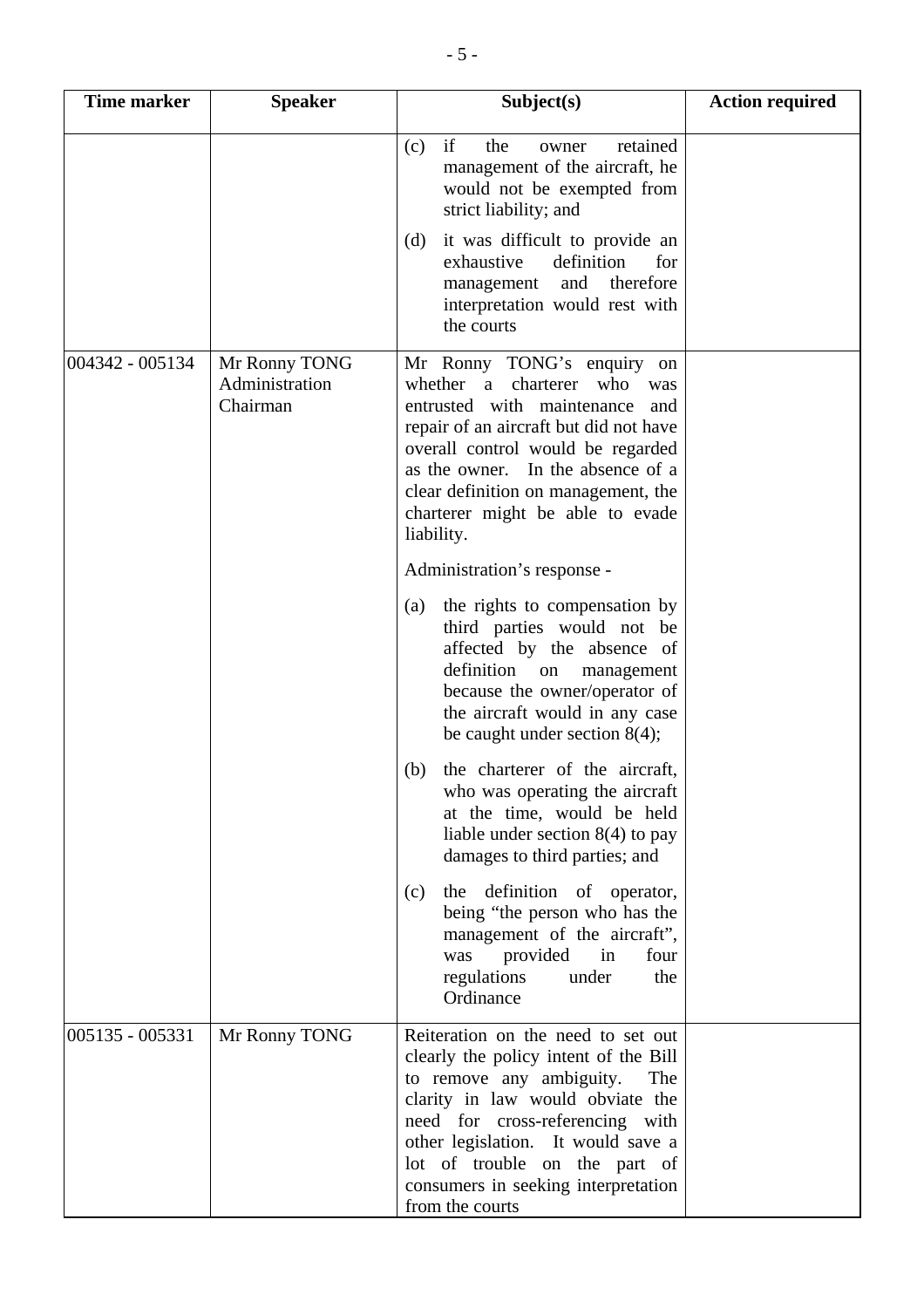| <b>Time marker</b> | <b>Speaker</b>                              | Subject(s)                                                                                                                                                                                                                                                                                                                                                                                                                                                                                                                                                                                   | <b>Action required</b>                                                                                                                                                                                                           |
|--------------------|---------------------------------------------|----------------------------------------------------------------------------------------------------------------------------------------------------------------------------------------------------------------------------------------------------------------------------------------------------------------------------------------------------------------------------------------------------------------------------------------------------------------------------------------------------------------------------------------------------------------------------------------------|----------------------------------------------------------------------------------------------------------------------------------------------------------------------------------------------------------------------------------|
| 005332 - 005508    | Chairman<br>Mr Ronny TONG<br>Administration | Chairman's request for a paper from<br>the Administration setting out the<br>policy intent of the Bill and the<br>improvements which could be made<br>to the drafting of the Bill to address<br>members' concerns                                                                                                                                                                                                                                                                                                                                                                            | The Administration<br>provide<br>to<br>paper<br>setting<br>out<br>the<br>policy intent of the<br>Bill<br>and<br>the<br>improvements which<br>could be made to the<br>drafting of the Bill<br>to address members'<br>concerns     |
| 005509 - 005601    | Chairman<br>Mr Ronny TONG                   | Mr Ronny TONG's request for<br>provision of the findings<br>and<br>reference<br>relevant<br>materials<br>regarding the legal research on past<br>court cases in relation to the<br>interpretation of "management"                                                                                                                                                                                                                                                                                                                                                                            | The Administration<br>to provide findings<br>and<br>relevant<br>reference<br>materials<br>regarding the legal<br>research<br>past<br>on<br>court<br>cases<br>in<br>relation<br>the<br>to<br>interpretation<br>of<br>"management" |
| 005602 - 005755    | Mr Jeffrey LAM<br>Chairman                  | Mr Jeffrey LAM's view on the need<br>to reflect the policy intent of the<br>Bill and to balance the interest of<br>financiers,<br>and<br>the<br>consumers<br>industry                                                                                                                                                                                                                                                                                                                                                                                                                        |                                                                                                                                                                                                                                  |
| 005756 - 010408    | Administration<br>Chairman<br>Mr Ronny TONG | Administration's clarification -<br>there would be no diminution<br>(a)<br>of protection for third parties<br>as a result of the proposed<br>exemption of strict liability for<br>passive<br>owners<br>as<br>the<br>operators would eventually be<br>held liable; and<br>need to further study whether<br>(b)<br>replacing "management" with<br>"operator" might have the<br>effect of reducing the scope of<br>protection to third parties.<br>Mr Ronny TONG's comments<br>did not request<br>for<br>the<br>(a)<br>replacement<br>of<br>"management"<br>with<br>"operator" but would prefer |                                                                                                                                                                                                                                  |